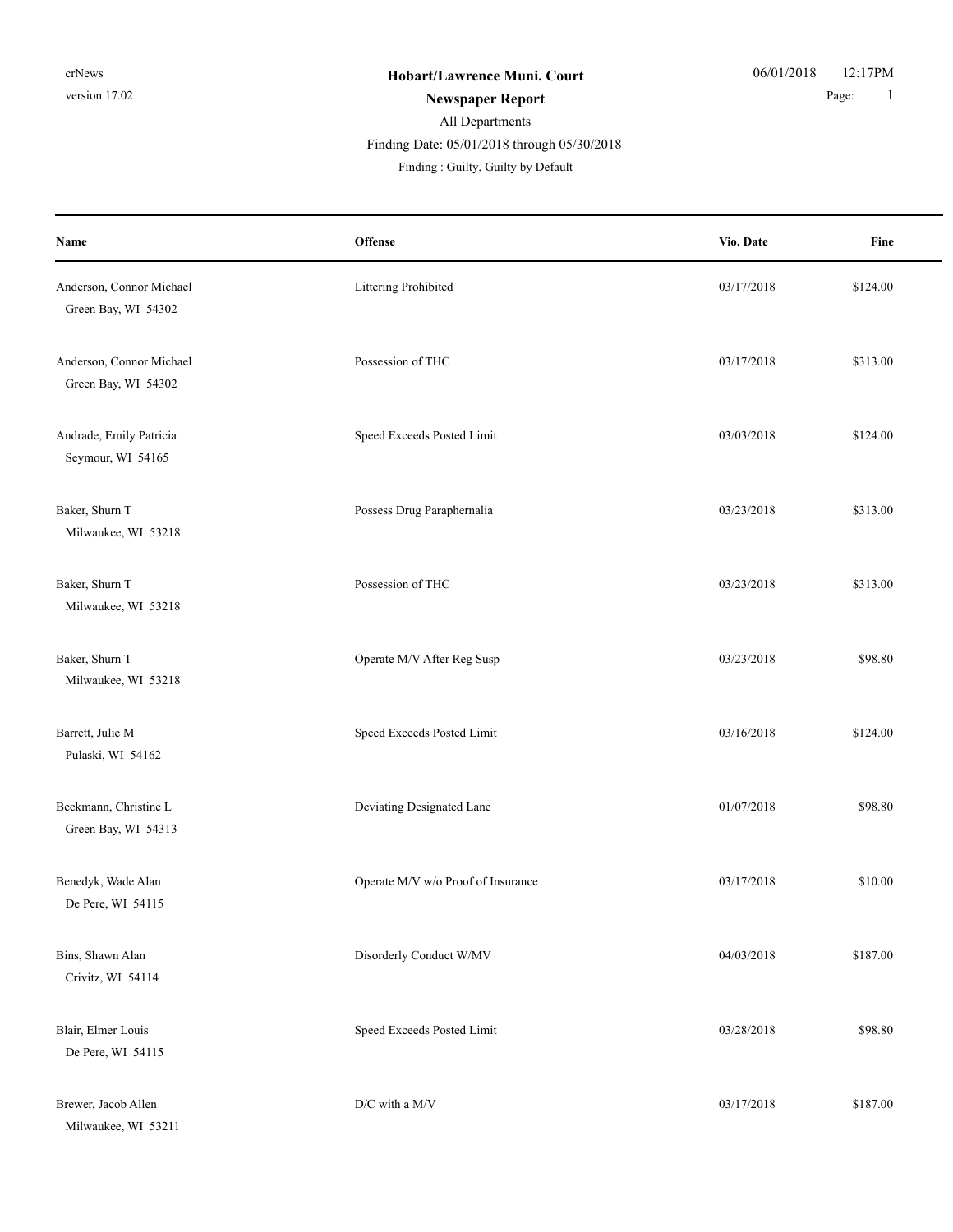## All Departments

Finding Date: 05/01/2018 through 05/30/2018

| Name                                            | <b>Offense</b>                              | Vio. Date  | Fine     |
|-------------------------------------------------|---------------------------------------------|------------|----------|
| Brown, Akasha D<br>Green Bay, WI 54302          | Operate M/V w/o Insurance                   | 03/22/2018 | \$124.00 |
| Brown, Akasha D<br>Green Bay, WI 54302          | Operating While Suspended                   | 03/22/2018 | \$124.00 |
| Brown, Kara L<br>Suamico, WI 54313              | Speed Exceeds Posted Limit                  | 03/03/2018 | \$124.00 |
| Brown, Kelsey L<br>Hobart, WI 54155             | Possess Drug Paraphernalia                  | 03/29/2018 | \$313.00 |
| Burden, Max Wesley<br>Green Bay, WI 54303       | Speeding on Freeway (70mph Limit)           | 03/14/2018 | \$124.00 |
| Carr, Edward G<br>Green Bay, WI 54304           | Unreasonable/Imprudent Speed and FVC        | 03/08/2018 | \$136.60 |
| Cole, Garrett Daniel<br>Abrams, WI 54101        | Vehicle Operatior Failure to Wear Seat Belt | 03/31/2018 | \$10.00  |
| Cornelius, Mae Kahlakwas<br>Green Bay, WI 54304 | Speed Exceeds Posted Limit                  | 03/13/2018 | \$149.20 |
| Couillard, Sandra R<br>Mishicot, WI 54228       | Operate M/V w/o Insurance                   | 03/02/2018 | \$124.00 |
| Crawford, Cameran David<br>Green Bay, WI 54313  | Speed Exceeds Posted Limit                  | 03/09/2018 | \$98.80  |
| Danforth, Brennan Anthonee<br>Oneida, WI 54155  | Speed Exceeds Posted Limit                  | 03/12/2018 | \$98.80  |
| Davidson, Ashley Ann<br>Green Bay, WI 54302     | Speeding on Freeway (70mph Limit)           | 03/18/2018 | \$174.40 |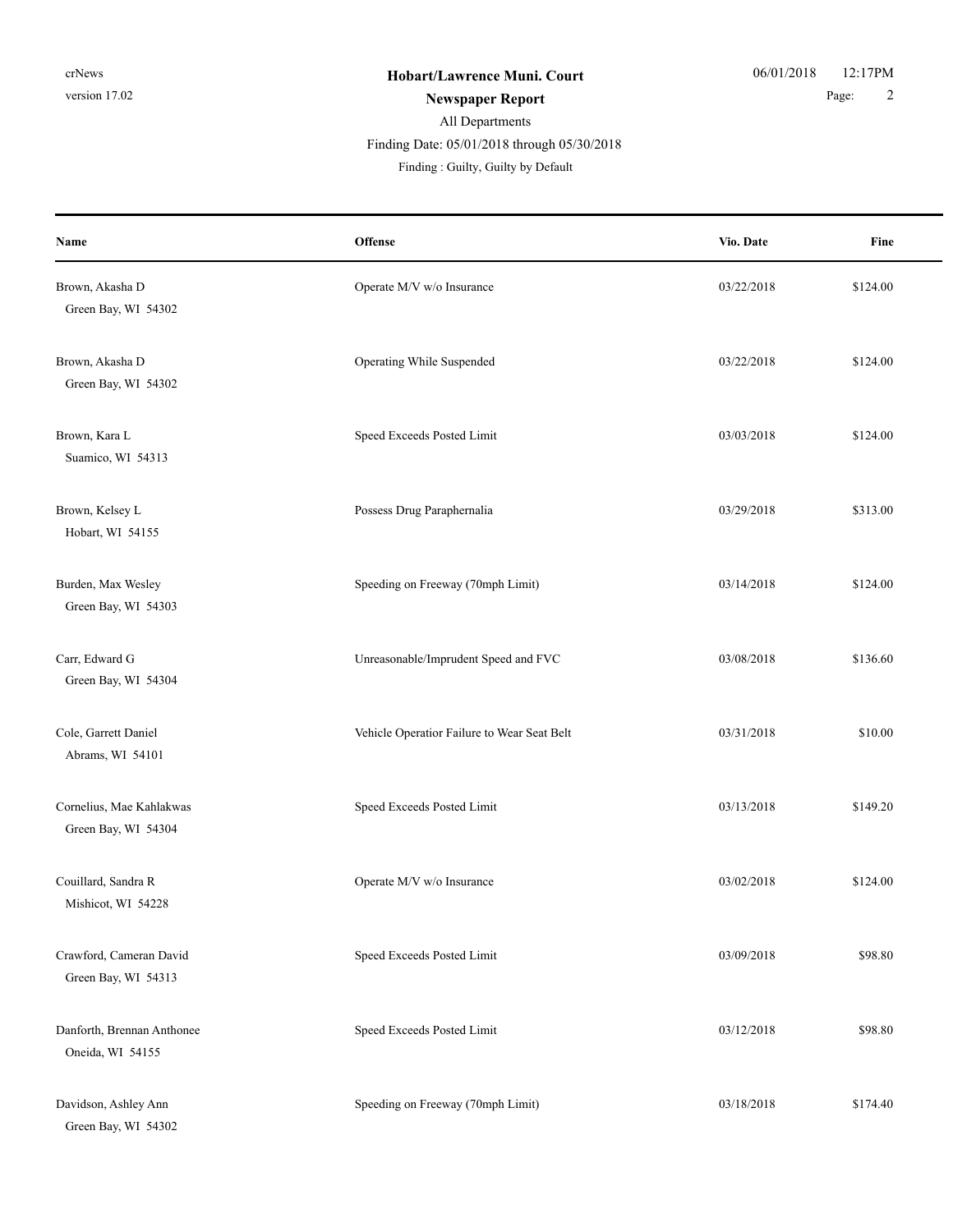| Name                                          | Offense                                     | Vio. Date  | Fine     |
|-----------------------------------------------|---------------------------------------------|------------|----------|
| Debeck, Jacob George<br>De Pere, WI 54115     | Vehicle Operatior Failure to Wear Seat Belt | 03/21/2018 | \$10.00  |
| Debeck, Jacob George<br>De Pere, WI 54115     | Operate M/V w/o Insurance                   | 03/21/2018 | \$124.00 |
| Deeter, Adam Drake<br>Hobart, WI 54155        | Vehicle Operatior Failure to Wear Seat Belt | 03/14/2018 | \$10.00  |
| Dominguez, Victor<br>Green Bay, WI 54302      | Operate w/o Valid License                   | 03/03/2018 | \$124.00 |
| Dorn, Heather A<br>De Pere, WI 54115          | Speed Exceeds Posted Limit                  | 03/20/2018 | \$124.00 |
| Doyle, Adam Richard<br>Seymour, WI 54165      | Speed Exceeds Posted Limit                  | 03/30/2018 | \$124.00 |
| Dunks, Kenneth J<br>De Pere, WI 54115         | Speed Exceeds Posted Limit                  | 03/03/2018 | \$124.00 |
| Edwards, David James<br>Oneida, WI 54155      | Non Registration of M/V                     | 03/27/2018 | \$98.80  |
| Engelking, Carol Marie<br>Green Bay, WI 54313 | Speed Exceeds Posted Limit                  | 03/30/2018 | \$98.80  |
| Franzene, Lynsie Jo<br>Oneida, WI 54155       | Failure to Stop                             | 03/14/2018 | \$98.80  |
| Frion, Sereen Marie<br>De Pere, WI 54115      | Speed Exceeds Posted Limit                  | 03/26/2018 | \$124.00 |
| Gannon, Patricia Lynn<br>Green Bay, WI 54304  | Speeding on Freeway (70mph Limit)           | 03/17/2018 | \$174.40 |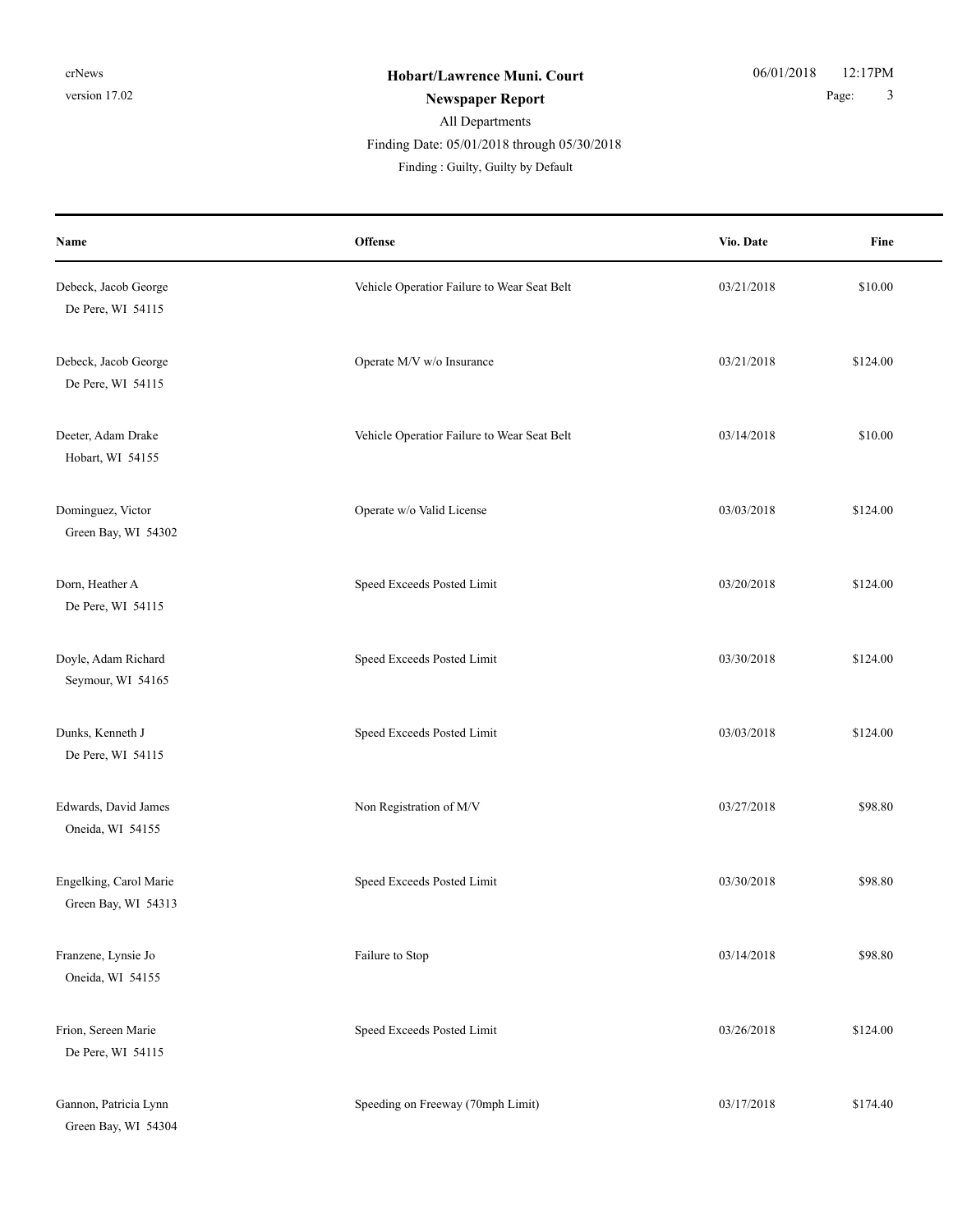## All Departments Finding : Guilty, Guilty by Default Finding Date: 05/01/2018 through 05/30/2018

| Name                                            | Offense                                     | Vio. Date  | Fine     |
|-------------------------------------------------|---------------------------------------------|------------|----------|
| Gegare, Michael John<br>Pulaski, WI 54162       | Speeding on Freeway (70mph Limit)           | 03/14/2018 | \$124.00 |
| George, Stephanie Lee<br>Greenleaf, WI 54126    | Auto Following Too Closely                  | 03/07/2018 | \$124.00 |
| Gibson, Michelle Lee<br>De Pere, WI 54115       | Speed Exceeds Posted Limit                  | 03/26/2018 | \$98.80  |
| Gilbert, Jonathan S<br>Little Chute, WI 54140   | Speeding on Freeway (70mph Limit)           | 03/17/2018 | \$174.40 |
| Hanson, Brian R<br>Seymour, WI 54165            | Vehicle Operatior Failure to Wear Seat Belt | 03/06/2018 | \$10.00  |
| Hanus, Douglas W<br>De Pere, WI 54115           | Vehicle Operatior Failure to Wear Seat Belt | 03/27/2018 | \$10.00  |
| Haslanger, Devin Michael<br>Green Bay, WI 54311 | Possession of THC                           | 06/06/2017 | \$313.00 |
| Haslanger, Devin Michael<br>Green Bay, WI 54311 | Possess Drug Paraphernalia                  | 06/06/2017 | \$313.00 |
| Haven, Kelsey Marie<br>Oneida, WI 54155         | Operate M/V After Reg Susp                  | 03/05/2018 | \$98.80  |
| Haven, Sydney Rose<br>Oneida, WI 54155          | Speed Exceeds Posted Limit                  | 03/27/2018 | \$98.80  |
| Haven, Sydney Rose<br>Oneida, WI 54155          | Operating While Suspended                   | 03/27/2018 | \$136.60 |
| Haven, Sydney Rose<br>Oneida, WI 54155          | Operate M/V After Reg Susp                  | 03/27/2018 | \$98.80  |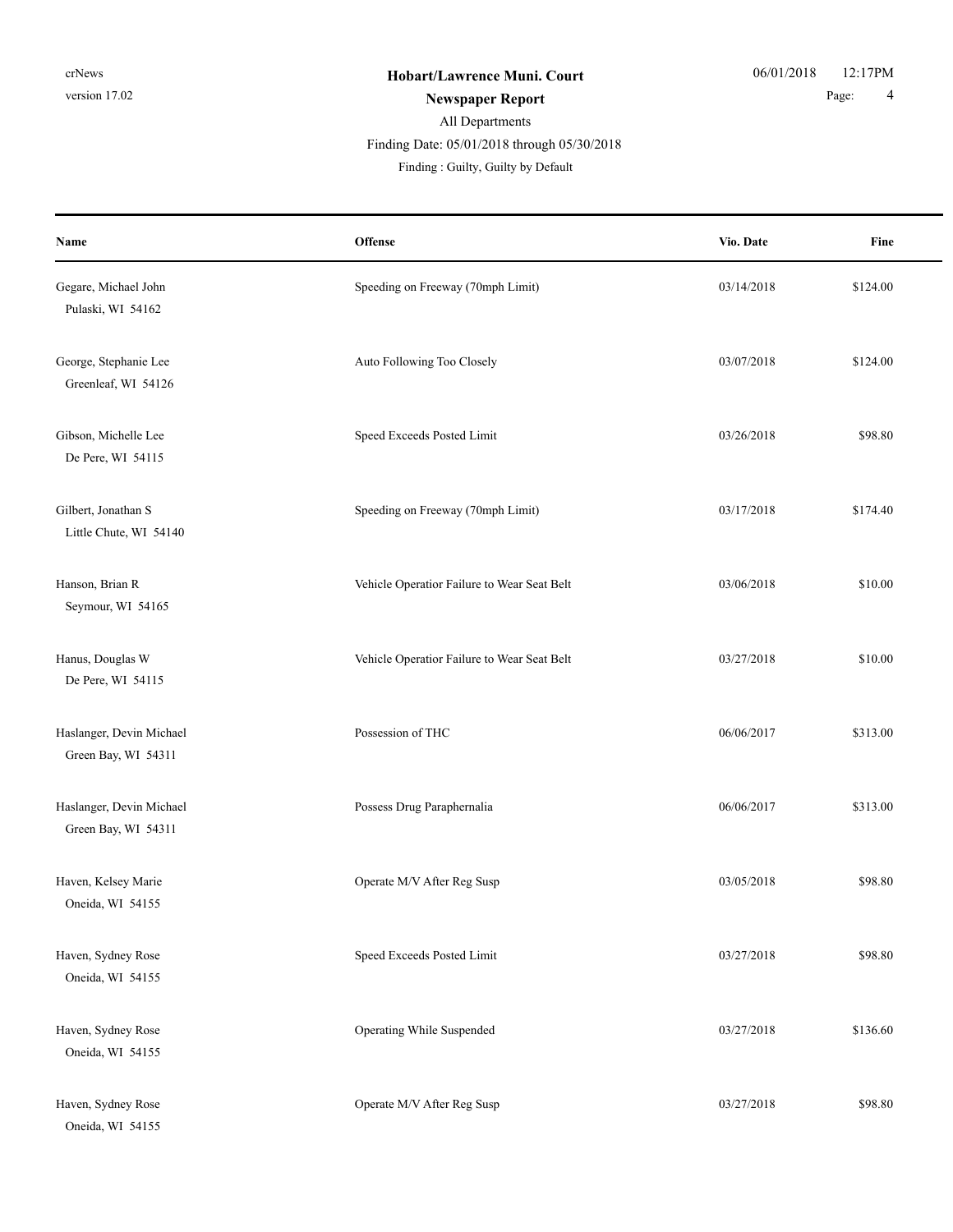| Name                                           | Offense                            | Vio. Date  | Fine     |
|------------------------------------------------|------------------------------------|------------|----------|
| Hennigan, Samantha Rose<br>Green Bay, WI 54311 | Speed Exceeds Posted Limit         | 03/20/2018 | \$124.00 |
| Homan, Courtney Lynn<br>Green Bay, WI 54303    | Operating M/V Under the Influence  | 03/18/2018 | \$811.50 |
| Huettl, Nadine Lynn<br>Neenah, WI 54956        | Speeding on Freeway (70mph Limit)  | 03/17/2018 | \$199.60 |
| Jahnke, Debby A<br>De Pere, WI 54115           | Speed Exceeds Posted Limit         | 03/26/2018 | \$98.80  |
| Jensen, Sydney Rae<br>De Pere, WI 54115        | Speed Exceeds Posted Limit         | 03/29/2018 | \$124.00 |
| John, Robin J JR<br>Seymour, WI 54165          | Non Registration of M/V            | 03/02/2018 | \$98.80  |
| Jorgensen, Tyler Michael<br>Oneida, WI 54155   | Improper/Attach Rear Reg Decal/Tag | 03/14/2018 | \$73.60  |
| Kabacinski, Ryan J<br>Green Bay, WI 54313      | Speed Exceeds Posted Limit         | 03/28/2018 | \$124.00 |
| Kasee, Joshua Cyrenus<br>Green Bay, WI 54304   | Operating While Suspended          | 03/04/2018 | \$187.00 |
| Kenke, Krystal R<br>Manawa, WI 54949           | Speed Exceeds Posted Limit         | 03/03/2018 | \$149.20 |
| Kindschy, Alfie J<br>Appleton, WI 54913        | Speed Exceeds Posted Limit         | 03/13/2018 | \$124.00 |
| Kolli, Bhanu Prasad<br>De Pere, WI 54115       | Non Registration of M/V            | 03/18/2018 | \$98.80  |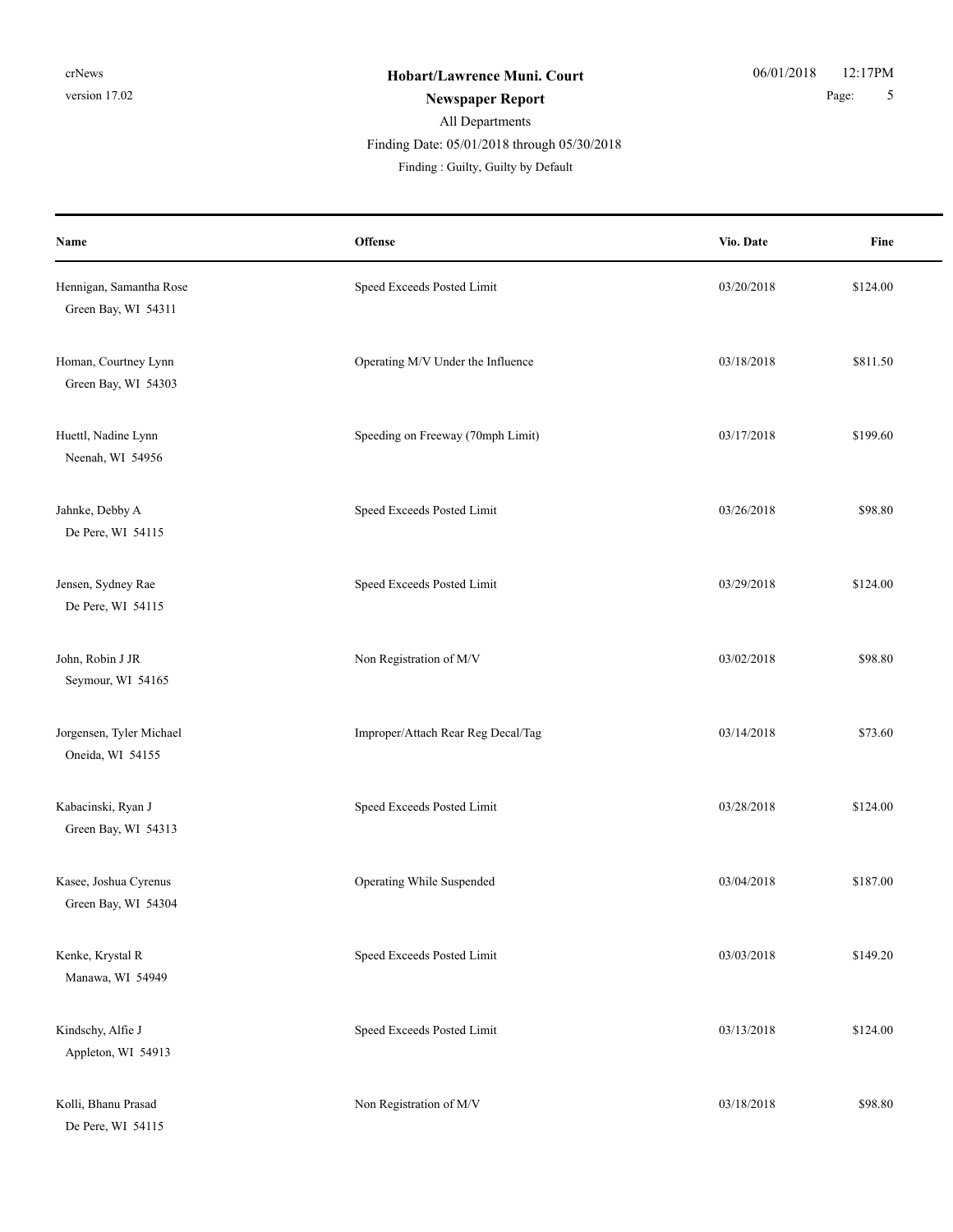#### All Departments Finding : Guilty, Guilty by Default Finding Date: 05/01/2018 through 05/30/2018

**Offense** Fine **Name Vio. Date** Kowalczyk, Paul C 610.00 Chicle Operatior Failure to Wear Seat Belt 03/14/2018 \$10.00 Green Bay, WI 54313 Kuse, Tyler J Speed Exceeds Posted Limit 63/14/2018 \$98.80 Oneida, WI 54155 Kuske, Tyler James **State State State Operation Control** Vehicle Operatior Failure to Wear Seat Belt 03/03/2018 \$10.00 Kewaunee, WI 54216 Leisgang, Eric Gerald Speed Exceeds Posted Limit 03/17/2018 \$124.00 Oneida, WI 54155 Leisgang, Hanna Jo Speed Exceeds Posted Limit 03/17/2018 \$124.00 Seymour, WI 54165 Loomis, Richard T Vehicle Operatior Failure to Wear Seat Belt 03/14/2018 \$10.00 Green Bay, WI 54313 Madison, Adam M Cherate M/V w/o Insurance 03/03/2018 \$124.00 Seymour, WI 54165 Maybrodsky, Alexander V Speed Exceeds Posted Limit 03/04/2018 \$149.20 Hobart, WI 54155 Mcglinn, Colin P Speeding on Freeway (70mph Limit) 03/17/2018 \$187.00 Oshkosh, WI 54904 Mcgrath, Joel Richard S10.00 (Vehicle Operatior Failure to Wear Seat Belt 03/02/2018 \$10.00 Green Bay, WI 54313 Mcleod, Keona K **Unreasonable/Imprudent Speed and FVC** 02/24/2018 \$136.60 Sturgeon Bay, WI 54235 Melchert, Jonathon Lee **Operate w**/o Valid License **01/18/2018** \$124.00 Oneida, WI 54155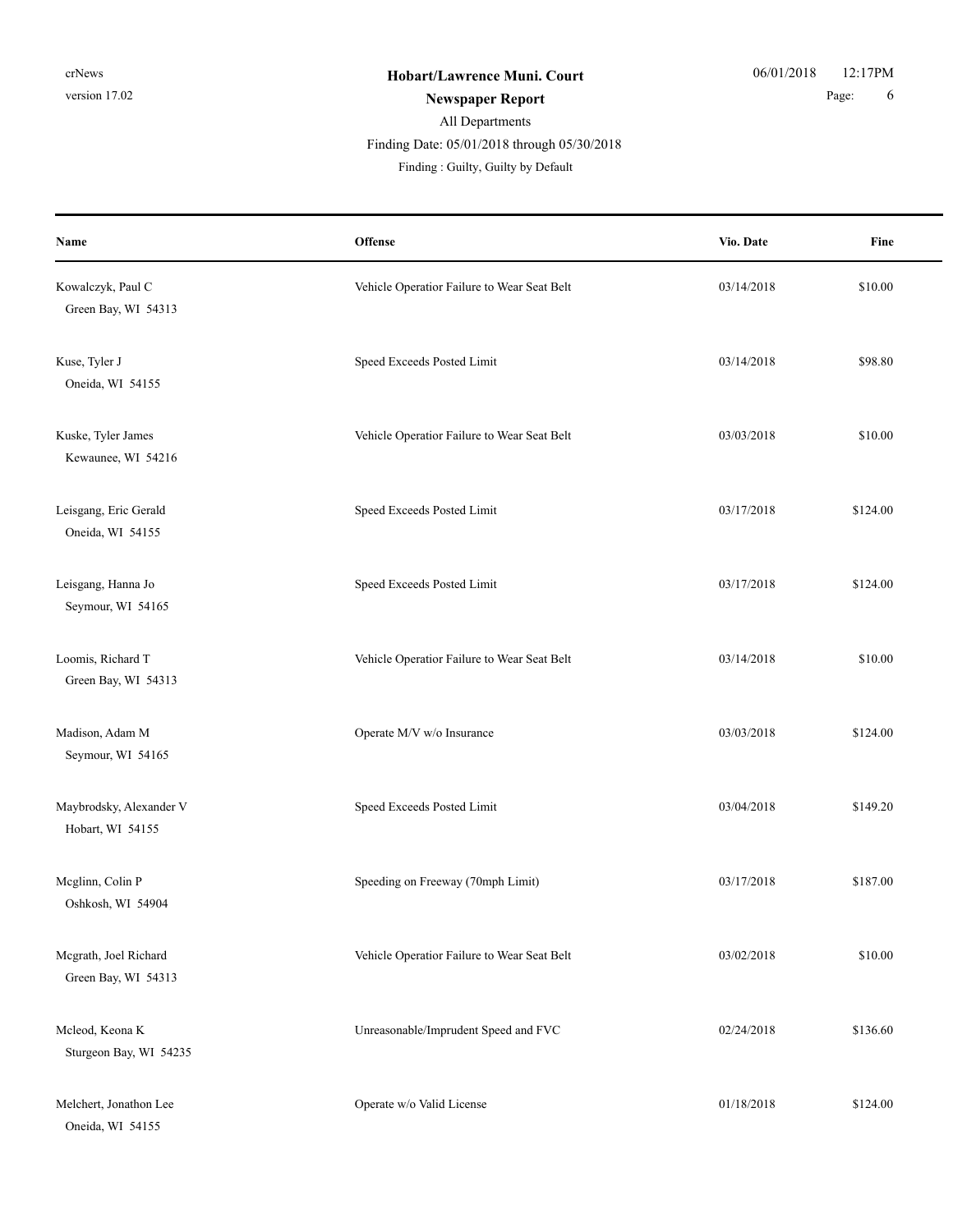## All Departments Finding : Guilty, Guilty by Default Finding Date: 05/01/2018 through 05/30/2018

| Name                                        | Offense                                     | Vio. Date  | Fine     |
|---------------------------------------------|---------------------------------------------|------------|----------|
| Meyer, Noah James<br>Pulaski, WI 54162      | Speeding on Freeway (65mph Limit)           | 03/17/2018 | \$174.40 |
| Nasgovitz, John J<br>De Pere, WI 54115      | Improper Stop/Turn Signal                   | 03/22/2018 | \$98.80  |
| Nesberg, Daniel David<br>Escanaba, MI 49829 | Speeding on Freeway (65mph Limit)           | 03/18/2018 | \$174.40 |
| Nowicki, Keith R<br>Green Bay, WI 54313     | Vehicle Operatior Failure to Wear Seat Belt | 03/14/2018 | \$10.00  |
| Ortiz, Franklin<br>Oneida, WI 54155         | Operate w/o Valid License                   | 03/30/2018 | \$124.00 |
| Oshefsky, Kristine L<br>Pulaski, WI 54162   | Speed Exceeds Posted Limit                  | 03/30/2018 | \$98.80  |
| Pagel, Justin James<br>Wausau, WI 54403     | Speed Exceeds Posted Limit                  | 03/07/2018 | \$98.80  |
| Parks, Dominic Xavier<br>De Pere, WI 54115  | Possession of THC                           | 03/18/2018 | \$313.00 |
| Parks, Dominic Xavier<br>De Pere, WI 54115  | Possess Drug Paraphernalia                  | 03/18/2018 | \$313.00 |
| Parks, Dominic Xavier<br>De Pere, WI 54115  | Vehicle Operatior Failure to Wear Seat Belt | 03/18/2018 | \$10.00  |
| Paulson, Todd A<br>Little Chute, WI 54150   | Speed Exceeds Posted Limit                  | 03/22/2018 | \$98.80  |
| Perock, Judith C<br>De Pere, WI 54115       | Vehicle Operatior Failure to Wear Seat Belt | 03/22/2018 | \$10.00  |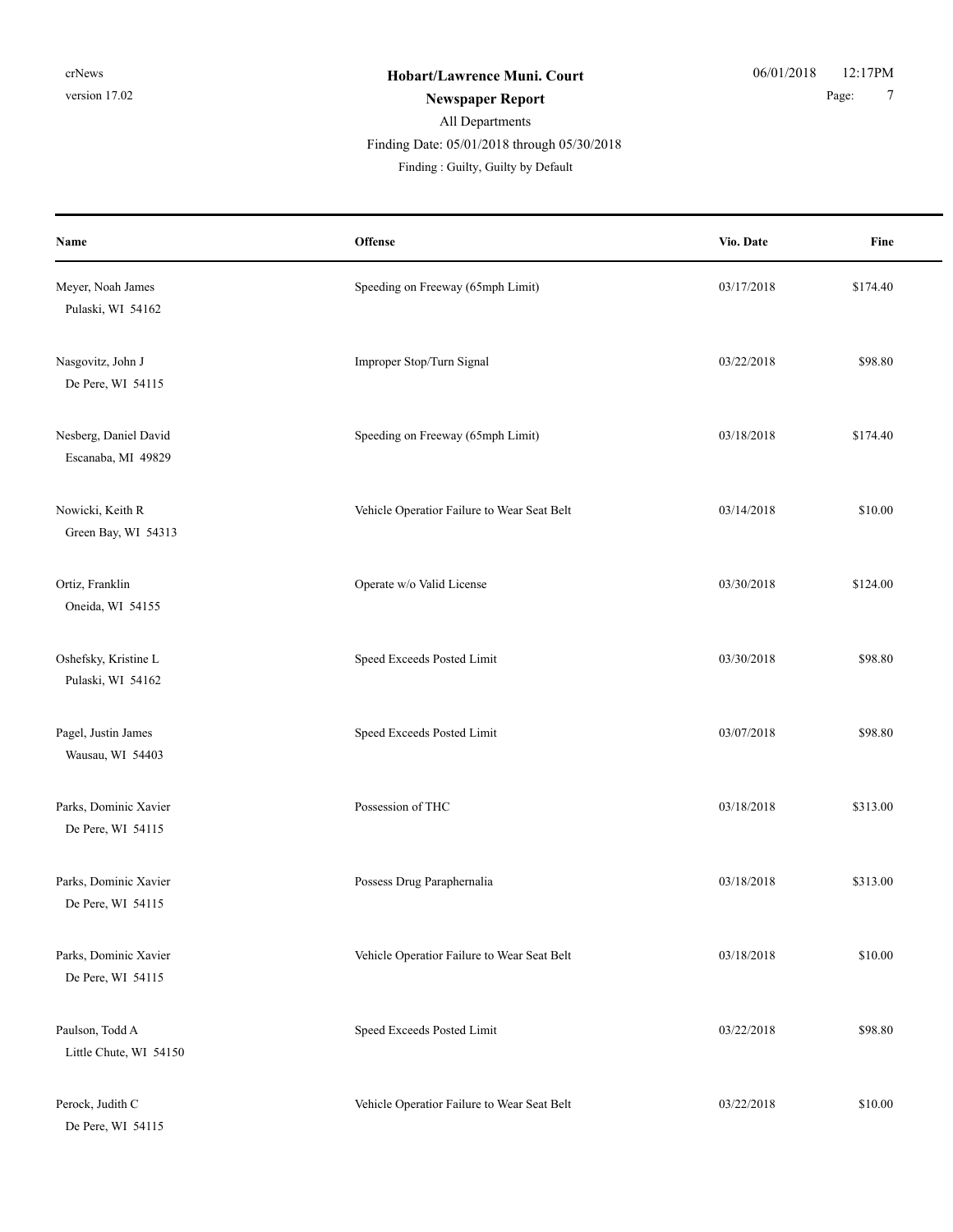| Name                                           | Offense                                     | Vio. Date  | Fine     |
|------------------------------------------------|---------------------------------------------|------------|----------|
| Peterman, Jacob Jerald<br>Shawano, WI 54166    | Operating While Suspended                   | 03/19/2018 | \$124.00 |
| Peterman, Jacob Jerald<br>Shawano, WI 54166    | Inattentive Driving                         | 03/19/2018 | \$111.40 |
| Peterson, Jeffery J<br>Freedom, WI 54130       | Improper Stop/Turn Signal                   | 03/27/2018 | \$98.80  |
| Peterson, Tammy S<br>Kaukauna, WI 54130        | Speed Exceeds Posted Limit                  | 03/27/2018 | \$124.00 |
| Pierce, Katelyn Kristie<br>De Pere, WI 54115   | Unreasonable/Imprudent Speed and FVC        | 03/10/2018 | \$136.60 |
| Poling, Jacob Michael<br>Wabeno, WI 54566      | Operate M/V After Reg Susp                  | 03/03/2018 | \$98.80  |
| Poling, Jacob Michael<br>Wabeno, WI 54566      | Operate M/V w/o Insurance                   | 03/03/2018 | \$124.00 |
| Poling, Jacob Michael<br>Wabeno, WI 54566      | Vehicle Operatior Failure to Wear Seat Belt | 03/03/2018 | \$10.00  |
| Posewitz, Samuel Robert<br>Green Bay, WI 54313 | Speed Exceeds Posted Limit                  | 03/13/2018 | \$98.80  |
| Postl, Joseph K<br>Green Bay, WI 54313         | Speeding on Freeway (65mph Limit)           | 03/18/2018 | \$174.40 |
| Reyes, Leopoldo Lee<br>Green Bay, WI 54303     | Speeding on Freeway (65mph Limit)           | 03/14/2018 | \$174.40 |
| Rodriguez, Noel Rivera<br>Oshkosh, WI 54902    | Speeding on Freeway (65mph Limit)           | 03/18/2018 | \$124.00 |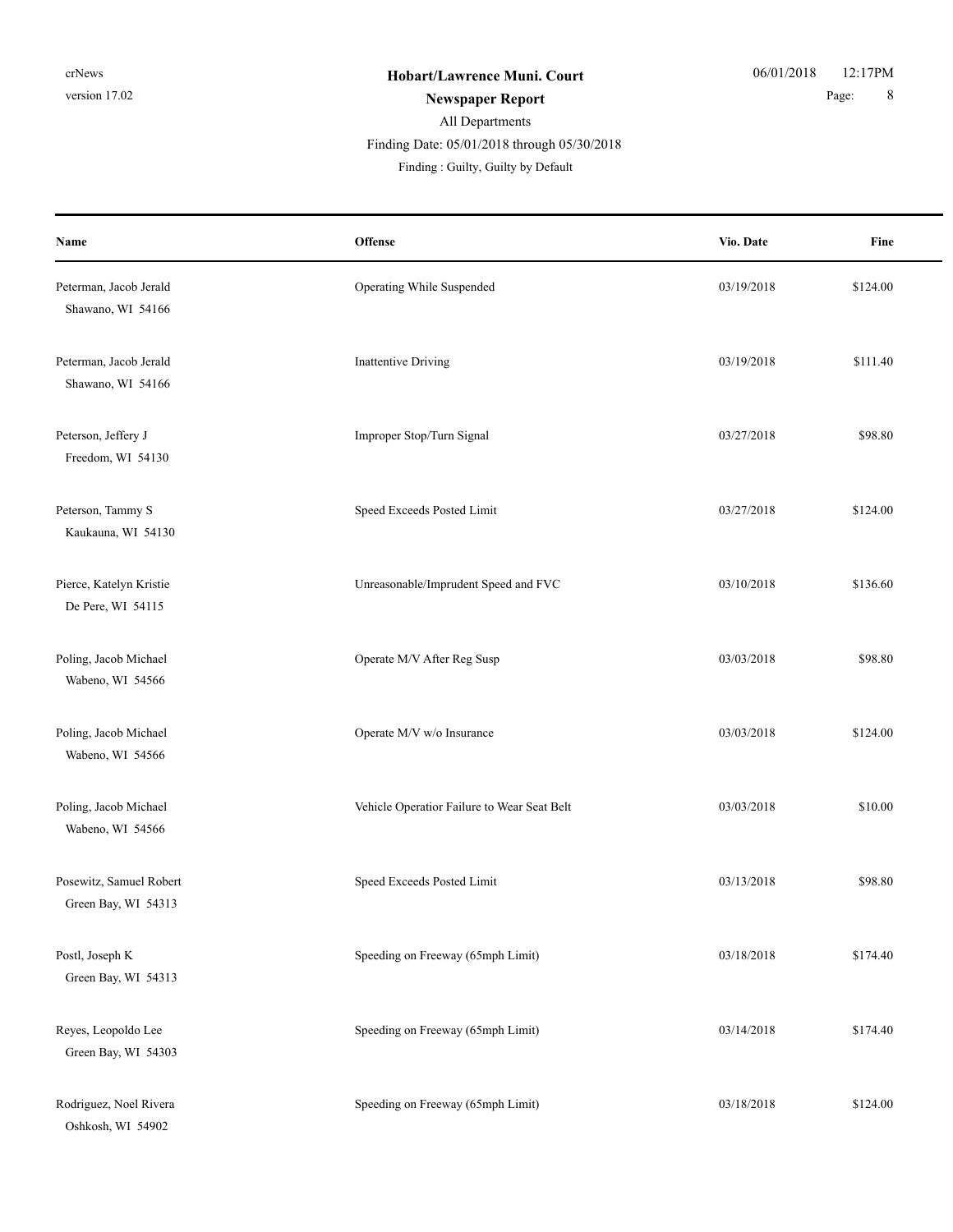| Name                                             | <b>Offense</b>                              | Vio. Date  | Fine     |
|--------------------------------------------------|---------------------------------------------|------------|----------|
| Russell, Faith L<br>Green Bay, WI 54303          | Non Registration of M/V                     | 03/08/2018 | \$98.80  |
| Russell, Faith L<br>Green Bay, WI 54303          | Operate M/V w/o Insurance                   | 03/08/2018 | \$124.00 |
| Sablich, Dillon Anthony<br>Hobart, WI 54155      | Failure to Stop for School Bus              | 03/12/2018 | \$250.00 |
| Salewski, Samantha Irene<br>West Allis, WI 53227 | Speeding on Freeway (70mph Limit)           | 01/15/2018 | \$174.40 |
| Sanapaw, Anthony Lee<br>Gresham, WI 54128        | Possession of THC                           | 03/30/2018 | \$313.00 |
| Sculliuffo, Emily Jean<br>Green Bay, WI 54303    | Speed Exceeds Posted Limit                  | 03/30/2018 | \$124.00 |
| Skenadore, Adrianna Marie<br>Oneida, WI 54155    | Operating While Suspended                   | 03/10/2018 | \$124.00 |
| Smith, Derrick Eugene<br>Green Bay, WI 54303     | Possession of THC                           | 03/11/2018 | \$313.00 |
| Sowinski, Heather Rae<br>Oneida, WI 54155        | Speed Exceeds Posted Limit                  | 03/30/2018 | \$98.80  |
| Stanchik, Kevin Eric<br>Green Bay, WI 54304      | Open Burning Restricted                     | 03/05/2018 | \$124.00 |
| Stedl, Jared L<br>Oneida, WI 54155               | Operate M/V w/o Proof of Insurance          | 03/17/2018 | \$10.00  |
| Steele, Cornelius C<br>Green Bay, WI 54301       | Vehicle Operatior Failure to Wear Seat Belt | 03/27/2018 | \$10.00  |